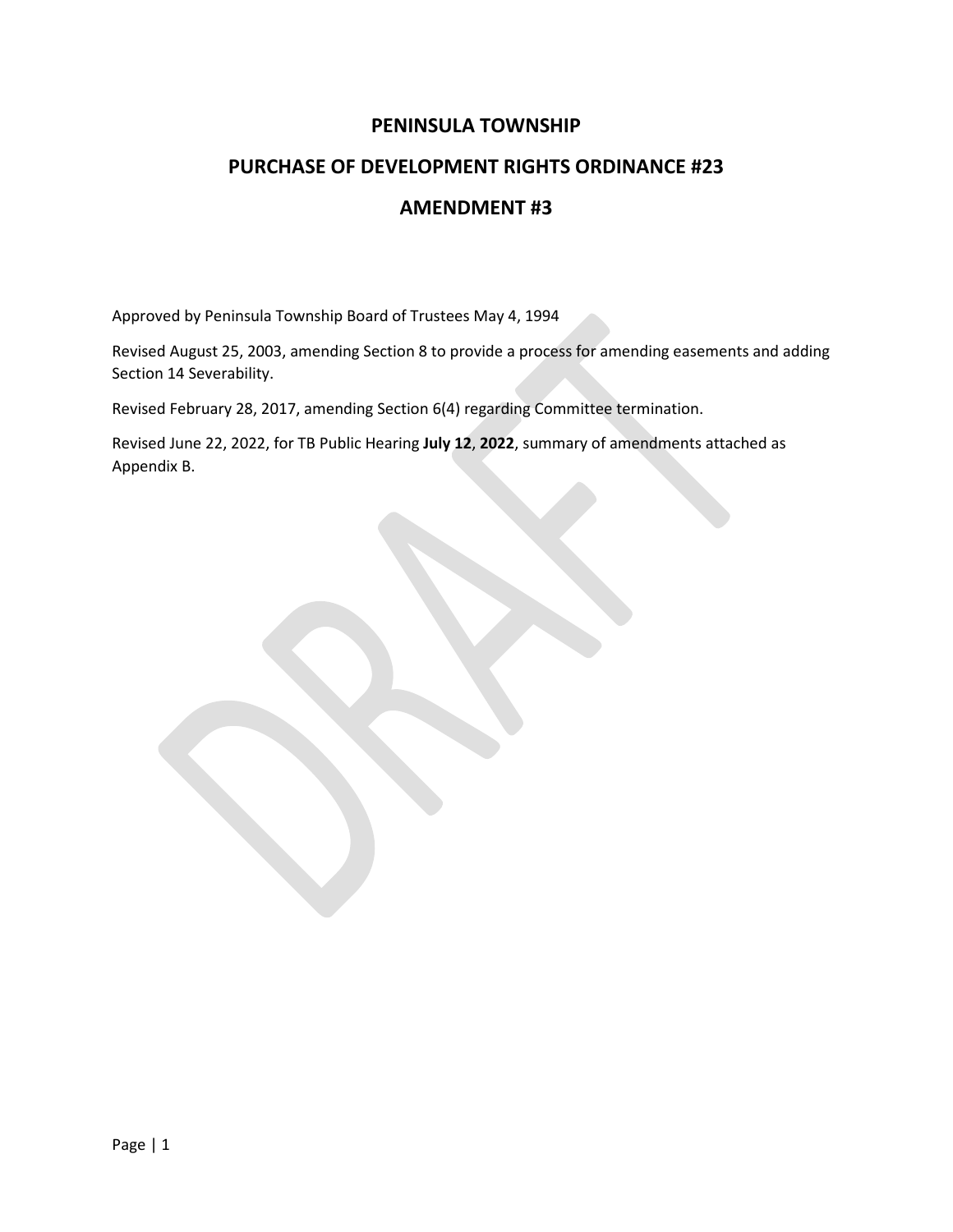### **CONTENTS**

ORDINANCE N0.23

| <b>SECTION 1</b>  | <b>FINDINGS AND DECLARATION OF PURPOSE</b>                            | 3  |
|-------------------|-----------------------------------------------------------------------|----|
| SECTION 2         | <b>DEFINITIONS</b>                                                    | 4  |
| <b>SECTION 3</b>  | <b>AUTHORIZATION</b>                                                  | 6  |
| <b>SECTION 4</b>  | RETAINED RESIDENTIAL DEVELOPMENT RIGHTS                               | 7  |
| <b>SECTION 5</b>  | ELIGIBLE LANDS AND PRIORITY OF ACQUISITION                            | 7  |
| <b>SECTION 6</b>  | <b>SELECTION COMMITTEE</b>                                            | 8  |
| SECTION 7         | <b>SELECTION PROCESS</b>                                              | 9  |
| <b>SECTION 8</b>  | <b>CLOSING, MONITORING &amp; ENFORCEMENT</b>                          | 11 |
| <b>SECTION 9</b>  | DURATION OF ACQUIRED INTERESTS AND RELINQUISHMENT OF ANY INTERESTS 12 |    |
| <b>SECTION 10</b> | AMENDMENT OF CONSERVATION EASEMENTS                                   | 12 |
| <b>SECTION 11</b> | <b>TRANSFER OF DEVELOPMENT RIGHTS</b>                                 | 14 |
| <b>SECTION 12</b> | <b>RELATED COSTS</b>                                                  | 14 |
| <b>SECTION 13</b> | <b>SUPPLEMENTAL FUNDS</b>                                             | 15 |
| <b>SECTION 14</b> | PURCHASE OF DEVELOPMENT RIGHTS FUND                                   | 15 |
| <b>SECTION 15</b> | <b>SEVERABILITY</b>                                                   | 16 |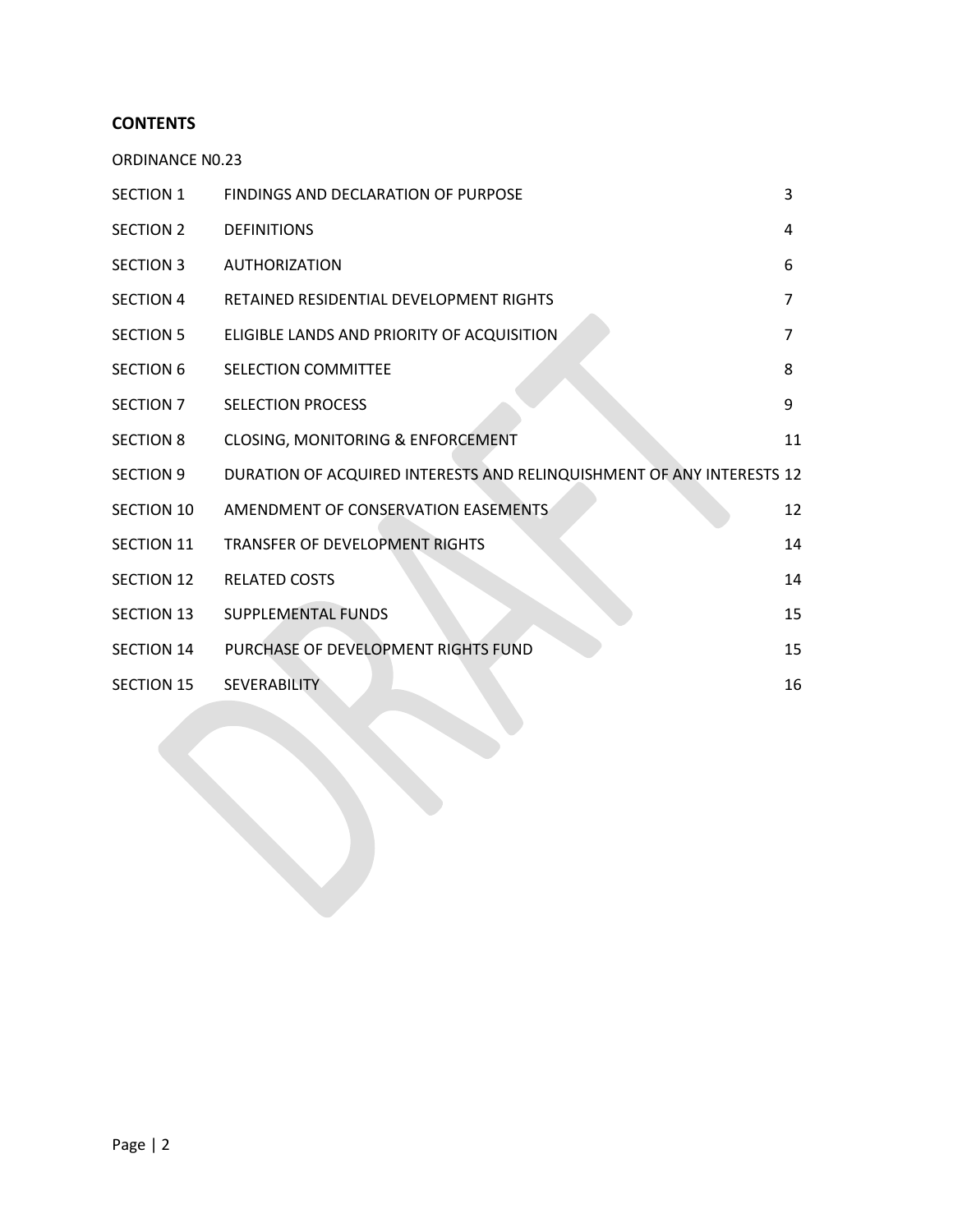**AN ORDINANCE**, enacted in accordance with the Michigan Zoning Enabling Act of 2006, as amended, relating to the acquisition of voluntarily offered interests in farmland and open space land in Peninsula Township that resulted in calling an election by the voters of the Township on August 2, 1994, to authorize the cash purchase and/or installment purchase contracts under Act 99 of 1933 and for the purpose of providing funds for such acquisitions. The principal and interest on such contracts shall be payable out of annual tax levies to be made upon all of the taxable property within the Township in excess of constitutional and statutory limits and from any other money which may become legally available and used for such purposes. Although the authorization for the Purchase of Development Rights Ordinance is located in the Zoning Enabling Act, there was no legislative intent whatsoever to have the legal review of Purchase of Development Rights Ordinances based on Zoning Law. This ordinance is a separate and unique ordinance and is not a Zoning Ordinance. This Ordinance shall not be construed to enable the transfer of development rights.

# **SECTION 1 FINDINGS AND DECLARATION OF PURPOSE**

### **BE IT ORDAINED BY THE PENINSULA TOWNSHIP BOARD:**

The Township Board finds that:

- 1. Peninsula Township is a desirable place to live and visit because of its panoramic views of agricultural acreage interspersed with stands of trees, open fields and rolling terrain. The framing of many of these views with the sight of clean, open bay waters creates a spectacularly spacious effect. The views, agriculture and open spaces, woodlands, wetlands and dark night sky are all considered valuable natural and aesthetic resources which should be protected to benefit the public.
- 2. The climate, significant changes in elevation and proximity to water make this a unique area where certain crops can be grown as well as or better than anywhere else. These resources not only include more than seven thousand acres of land suitable for farming, but also other woodland, wetlands and open lands adjacent to these farmlands. Such lands provide unique, aesthetic and economic benefits to the citizens of the Township and are an important part of the Township's heritage.
- 3. Peninsula Township is experiencing substantial development pressure because of its location adjacent to Traverse City. The same characteristics which have made this area so desirable for fruit production also make it attractive for residential sites.
- 4. Land suitable for farming is an irreplaceable natural resource with soil and topographic characteristics that have been enhanced by generations of Agricultural Use. When such land is converted to residential or other urban uses which do not require those special characteristics, an important community resource and public benefits are permanently lost to the citizens of Peninsula Township.
- 5. It is the policy of the State of Michigan and Peninsula Township to protect, preserve and enhance agricultural and open space lands as evidenced by the Peninsula Township Master Plan including open space policies, the Farmland and Open Space Preservation Act of 1974 (P. A. 116), the Historic and Conservation Easement Act and the Township Ordinances regulating land use by zoning and subdivision control. However, these policies and regulations, by themselves,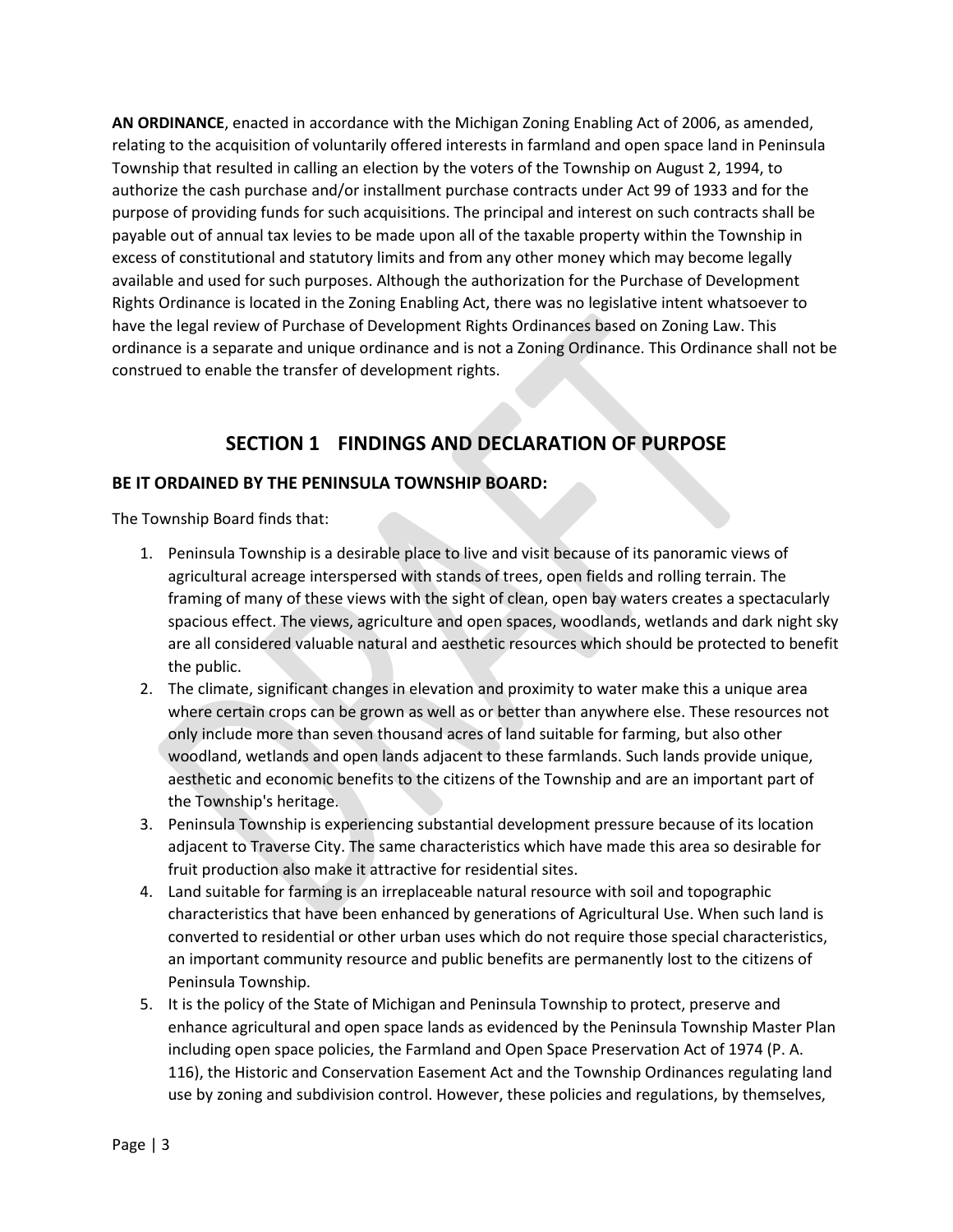have not been effective in providing long-term protection of farmland, shoreline and open space lands under the pressure of increasing urban development.

- 6. Of the 17,000 acres of land in Peninsula Township, there are about 12,000 acres in the Agricultural District which provides the basis for the township's active agricultural enterprises. The agricultural industry in Peninsula Township provides the opportunity to harvest locally grown fruit and vegetables for national distribution as well as for sale at roadside stands and at other local and regional outlets.
- 7. Generally, farmland and open space lands which are close to urban centers have a greater market value for future urban development than their market value for farming or open space, and prime fruit growing land has the same features of high elevations and proximity to water that are components of desirable residential areas. This fact encourages the speculative purchase of these lands at high prices for future development, regardless of the current zoning of such lands. Farmland which has a market value greater than its agricultural value does not attract sustained agricultural investment and eventually this land is sold by farmers and removed from Agricultural Use.
- 8. The permanent acquisition by the Township of voluntarily offered interests in farmland and open space lands within the Township, as provided in this Ordinance and as authorized by the Constitution and statutes of the State of Michigan, will permit these lands to remain in farmland and open space in a developing urban area and provide long-term protection for public benefits which are served by farmlands and open space lands within the Township.
- 9. Properties on which the Township has purchased the Development Rights should remain substantially undeveloped in order to promote their "Agricultural Use".
- 10. The acquisition of interests in farmland and open space lands as provided in this Ordinance is a public purpose of Peninsula Township that will yield public benefits. Financing such acquisitions requires that the Township enter into purchases or installment purchases not to exceed statutory limits.
- 11. The objective of voluntarily purchasing development rights from land owners in the manner prescribed in this ordinance is consistent with the Peninsula Township Master Plan.
- 12. The Township Board finds and declares that the use of Township Purchase of Development Rights Funds for the purpose of paying in whole or in part the cost of acquisition of interest in Eligible Lands as set forth herein, will promote the public health, safety and general welfare of the people of Peninsula Township.

# **SECTION 2 DEFINITIONS**

1. "Accounts" are appropriately labeled accounting departments within the Purchase of Development Rights Fund that have unique cash general ledger account numbers and related general ledger activities.

2. "Agricultural Use" is the production of plants and animals useful to man, including fruits; grapes; nuts; vegetables; green house plants; Christmas trees; forages and sod crops; grains and feed crops; dairy and dairy products; livestock, including breeding and grazing; and other similar uses and activities on substantially undeveloped land.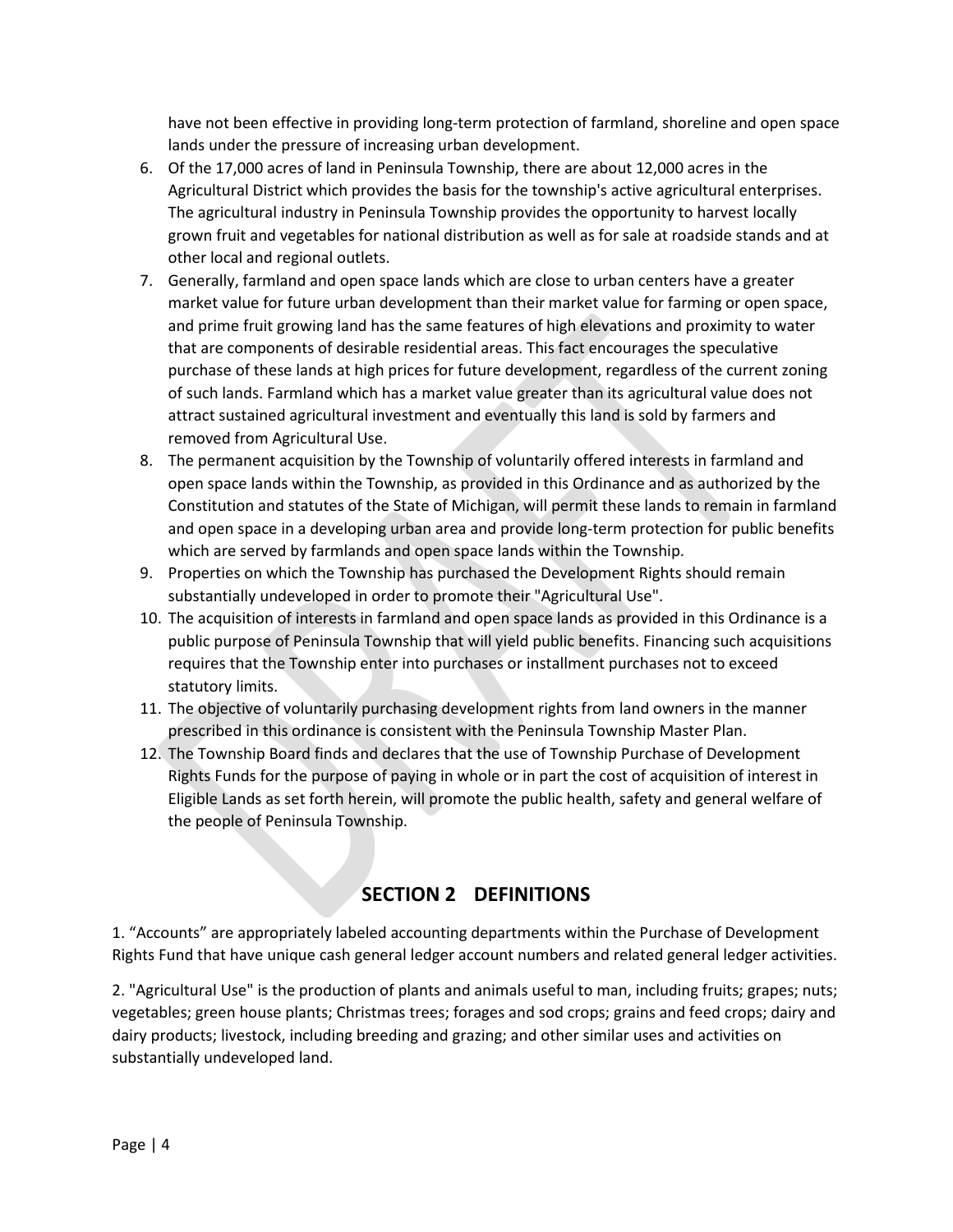3. "Agricultural Right" is an interest in and the right to use and possess land for purposes and activities related to open space, horticultural and other Agricultural Uses.

4. "Appendix A" of this Ordinance includes the maps and related materials which describe designated areas of Eligible Lands for purposes of priority of acquisition as provided in this Ordinance. Official largescale maps describing such areas in detail are hereby filed with the Peninsula Township Clerk and incorporated herein by this reference. Smaller scale maps generally illustrating such areas are provided in the Appendix of this Ordinance for more accessible public reference.

5. "Closing Costs" are the costs including but not limited to legal, survey, title search and accounting related to the process of purchasing development rights. They are the costs included on the title closing statement document, which are costs that the tax code allows to be capitalized to establish the taxation basis.

6. "Conservation Easement" is a grant, by an instrument, whereby the owner relinquishes the development rights to the public in perpetuity but remains in private ownership. A Conservation Easement is a legal and recorded instrument that contains a covenant that runs with the land extinguishing development rights, except as may be expressly reserved in the instrument.

7. "Contiguous" describes two or more parcels of land with a common boundary or point that may be separated solely by a private roadway or public right-of-way.

8. "Development" is an activity which materially alters or affects the existing conditions or use of any land.

9. "Development Rights" are interests in and the right to use and subdivide land for any and all residential, commercial and industrial purposes and activities which are not incident to agriculture and open space.

10. "Eligible Land" is farmland and open space land for which the purchase of a "Conservation Easement" with tax funds are authorized pursuant to this Ordinance. Eligible Land is depicted in the Appendix A.

11. "Excess Millage Revenue" is the Purchase of Development Rights millage revenue that is available for expenditures after meeting bond payment, monitoring and administration cost obligations.

12. "Master Plan" is a plan adopted by Peninsula Township in accordance with the Michigan Planning Enabling Act of 2008. A Master Plan is intended to be a guiding document for how a community wishes to develop in future years.

13. "Open Space" is land that is not developed for residential or commercial purposes. When it is included in a Conservation Easement it remains in private ownership and is not open to public access except as allowed by the landowner and subject to the conservation easement terms.

14. "Owner" is the party or parties having the fee simple interest, a real estate contract vendor's or vendee's interest, or a mortgagor's or mortgagee's interest in land.

15. "Parcel" is contiguous property under one ownership that is included in an application.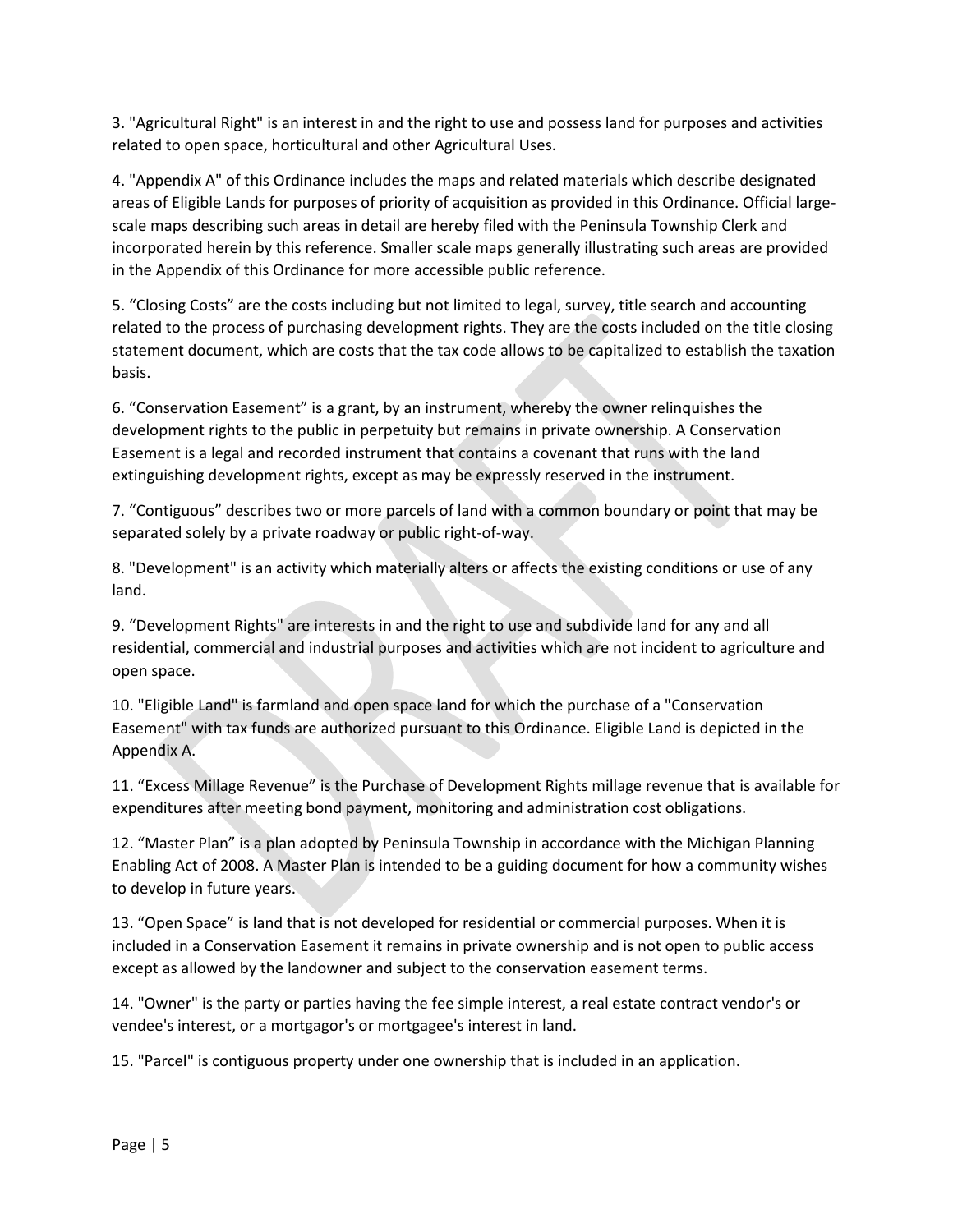16. "Peninsula Township Purchase of Development Rights (PDR) Ordinance" is Peninsula Township Ordinance No. 23 as adopted May 4, 1994, as subsequently amended. The Purchase of Development Rights Ordinance is a separate ordinance from the zoning ordinance, not to have legal review based on Zoning Law.

17. "Permitted Use" is any use contained within a Conservation Easement essential to the Agricultural Use of the property or which does not alter the open space character of the land.

18. "Residential Development Right" is the right to build a residential dwelling.

19. "Selection Committee" is the Committee formed pursuant to Section 6 of this Ordinance to advise the Township Board in the selection of Eligible Lands for purchase.

20. "Substantially Undeveloped Land" is land on which there is no more than one (1) residential dwelling unit (exclusive of migrant housing units) or other buildings for each twenty (20) acres of land.

21. "Township Board" is the elected Peninsula Township Board of Trustees.

22. "Value of Development Rights" is the difference between the fair market value of the land without the conservation easement and its fair market value as restricted by the conservation easement.

23. "Zoning Ordinance" is the Peninsula Township Zoning Ordinance, adopted June 5, 1972 and as subsequently amended.

# **SECTION 3 AUTHORIZATION**

- 1. The Township Board is hereby authorized to expend tax revenues to acquire and administer property interests in the farmlands and open space lands described and prioritized in Section 5 of this Ordinance. The property interest acquired may be either the Development Rights, or any lesser interest, easement, covenant or other contractual right. Such acquisition may be accomplished by purchase, gift, grant, bequest, device, covenant or contract but only at a price which is equal to or less than the appraised value determined as provided in this Ordinance. The collected tax revenues shall be used to acquire such property interests only upon application of the Owner and in a strictly voluntary manner.
- 2. The Township Board is authorized to finance the PDR program using all of the mechanisms described in Section 125.3509 of the Michigan Zoning Enabling Act as amended. This includes borrowing money and issuing bonds or notes.
- 3. The Township Board is further authorized to contract with other parties to participate jointly in the acquisition of interests in Eligible Lands.

4. The Township Board is authorized to establish a Purchase of Development Rights fund and separate accounts to manage, monitor, and enforce the Purchase of Development Rights program.

5. The Township is authorized to enter into cash purchase and/or installment purchase contracts consistent with applicable law. When installment purchases are made, the Township is authorized to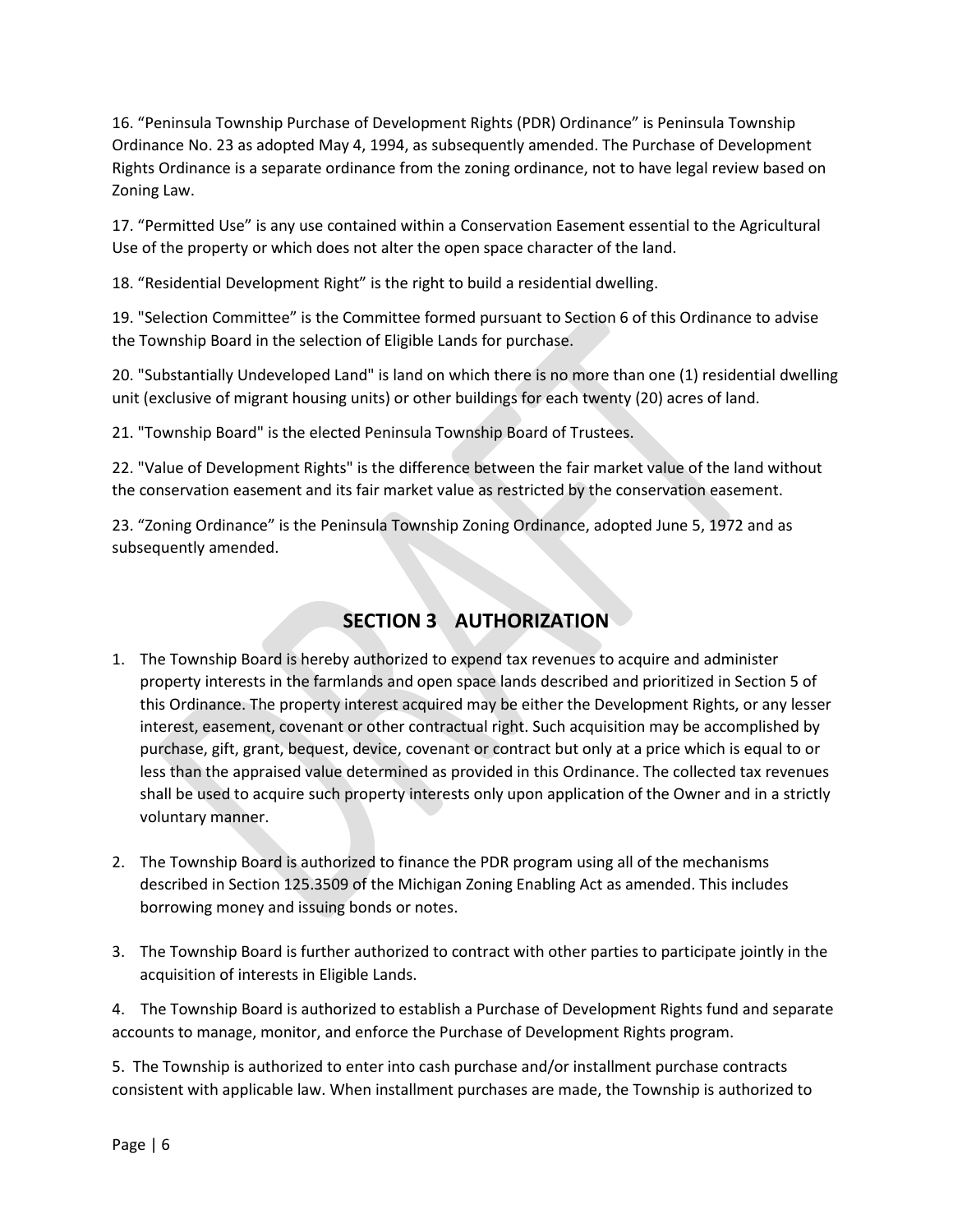pay interest on the declining unpaid principal balance at a legal rate of interest consistent with prevailing market conditions at the time of execution of the installment contract and adjusted for the tax-exempt status of such interest.

6. On an annual basis, the Township Board shall budget from the Purchase of Development Rights fund to contract for the monitoring of all Conservation Easements purchased under the authority of this Ordinance or donated under the authority of the Peninsula Township Donation of Development Rights Ordinance, No. 45.

7. The Township shall contract with a recognized and legally established non-profit land conservancy or other experienced and qualified individual that would share in the process of negotiating easements and establishing both the baseline reports and the procedures for the monitoring of any conservation easements acquired under this Ordinance.

# **SECTION 4 RETAINED RESIDENTIAL DEVELOPMENT RIGHTS**

1. To promote the "Agricultural Use" of properties on which the Township has purchased the Development Rights, it has been determined that such properties should remain Substantially Undeveloped.

2. Applications for the sale of Development Rights may include a provision to retain the right to build residential dwellings, provided, that no retained residential development rights would result in more than one dwelling unit per twenty (20) acres of land (exclusive of approved migrant housing units). This is not to preclude the sale of all the remaining Development Rights on a property that has existing dwelling units in excess of one dwelling unit per twenty acres of land.

3. The building locations for retained Residential Development Rights may be restricted in the negotiated "Conservation Easement" in order to protect Scenic Views identified in the Township Master Plan.

4. When a future home site is being retained within a Conservation Easement, the boundaries of the building envelope for such home site and associated structures shall be no less than one acre and the boundaries of such building envelope shall be surveyed by a registered surveyor and proper monumentation shall be placed on the property.

### **SECTION 5 ELIGIBLE LANDS AND PRIORITY OF ACQUISITION**

The tax revenues shall be used to purchase property interests in the following lands in the following order of their priority subject to the provisions of Section 7.

#### **Primary criteria that all properties must meet:**

All properties for consideration must be located within the boundaries of the Agriculture Preservation Area Map (Appendix A) adopted by the Peninsula Township Planning Commission. Applications shall be complete and shall be submitted voluntarily.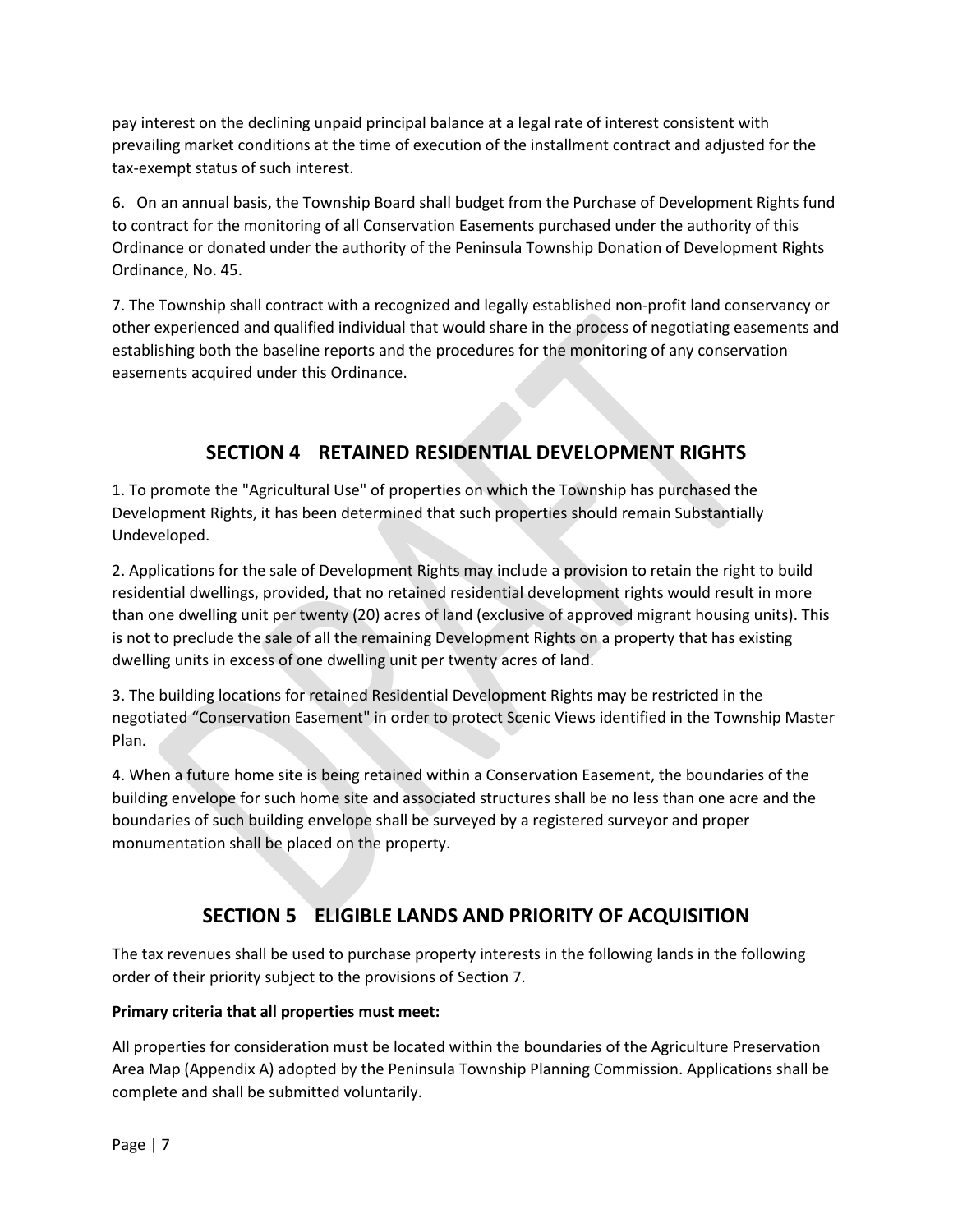Up to ten percent of the tax revenues generated for acquisition of development rights may be allocated to acquire retained development rights associated with past agreements and reserved building sites.

The following criteria shall be used in determining the priority by which these applications are processed.

|  | Priorities for acquisition of existing reserved development rights. |  |
|--|---------------------------------------------------------------------|--|
|  |                                                                     |  |

| <b>Cumulative Points</b> | Criteria                                                                                                                                                                                                                                                                                                        |
|--------------------------|-----------------------------------------------------------------------------------------------------------------------------------------------------------------------------------------------------------------------------------------------------------------------------------------------------------------|
| $0 - 100$                | One point for every one percent of the project costs that will be<br>funded by non-millage dollars from other entities (federal or state<br>grants, neighborhood group(s), foundation(s), individual(s), etc.) or<br>will be donated by the landowner (the landowner accepts less than<br>the appraised value). |
| 0 or 25                  | Acquisition of reserved development site(s) results in a ratio of not<br>more than 1 home site for each 40 acres of land encumbered in an<br>existing PDR easement.                                                                                                                                             |
| Total                    |                                                                                                                                                                                                                                                                                                                 |

#### **Priorities for acquisition of development rights on new property.**

The following criteria shall be used in determining the priority by which applications are initially processed. The scoring of applications may change during the process as owners make decisions regarding their applications and other factors change (i.e., outside funding).

| <b>Cumulative Points</b> | Criteria                                                                                                                                                                                                                                                                                                                 |
|--------------------------|--------------------------------------------------------------------------------------------------------------------------------------------------------------------------------------------------------------------------------------------------------------------------------------------------------------------------|
| 0 or 10                  | Parcel is shown on Prime Scenic View Map adopted by the Peninsula<br>Township Planning Commission. (10 points if any part of the subject<br>property is included in an identified Prime Scenic View area<br>depicted in Appendix 1, 0 points if not)                                                                     |
| $0 - 100$                | One point for every one percent of the project costs that will be<br>funded by non-millage dollars from other entities (federal or state<br>grants, neighborhood group(s), foundation(s), individual(s), etc.), or<br>will be donated by the landowner (wherein the landowner accepts<br>less than the appraised value). |
| 0 or 5                   | Parcel that is contiguous to another parcel that is subject to an<br>existing conservation easement. Five points awarded if<br>contiguous, 0 points if not.                                                                                                                                                              |
| <b>Varies</b>            | One point for each whole acre (rounded) to be included in proposed<br>conservation easement.                                                                                                                                                                                                                             |
| <b>Total</b>             |                                                                                                                                                                                                                                                                                                                          |

### **SECTION 6 SELECTION COMMITTEE**

1. A five-member Selection Committee shall be appointed by the Township Board within ninety

(90) days following the approval of the Millage by the voters. The Selection Committee shall advise the Township Board in the selection of Eligible Lands on which Development Rights are offered for acquisition by their owners. Selection Committee recommendations for the selection of Eligible Lands shall be made by a majority of its members.

2. The Selection Committee shall consist of residents and/or property owners of the Township chosen to provide equitable representation of geographical and agricultural interests. The Township Board may appoint ex-officio members.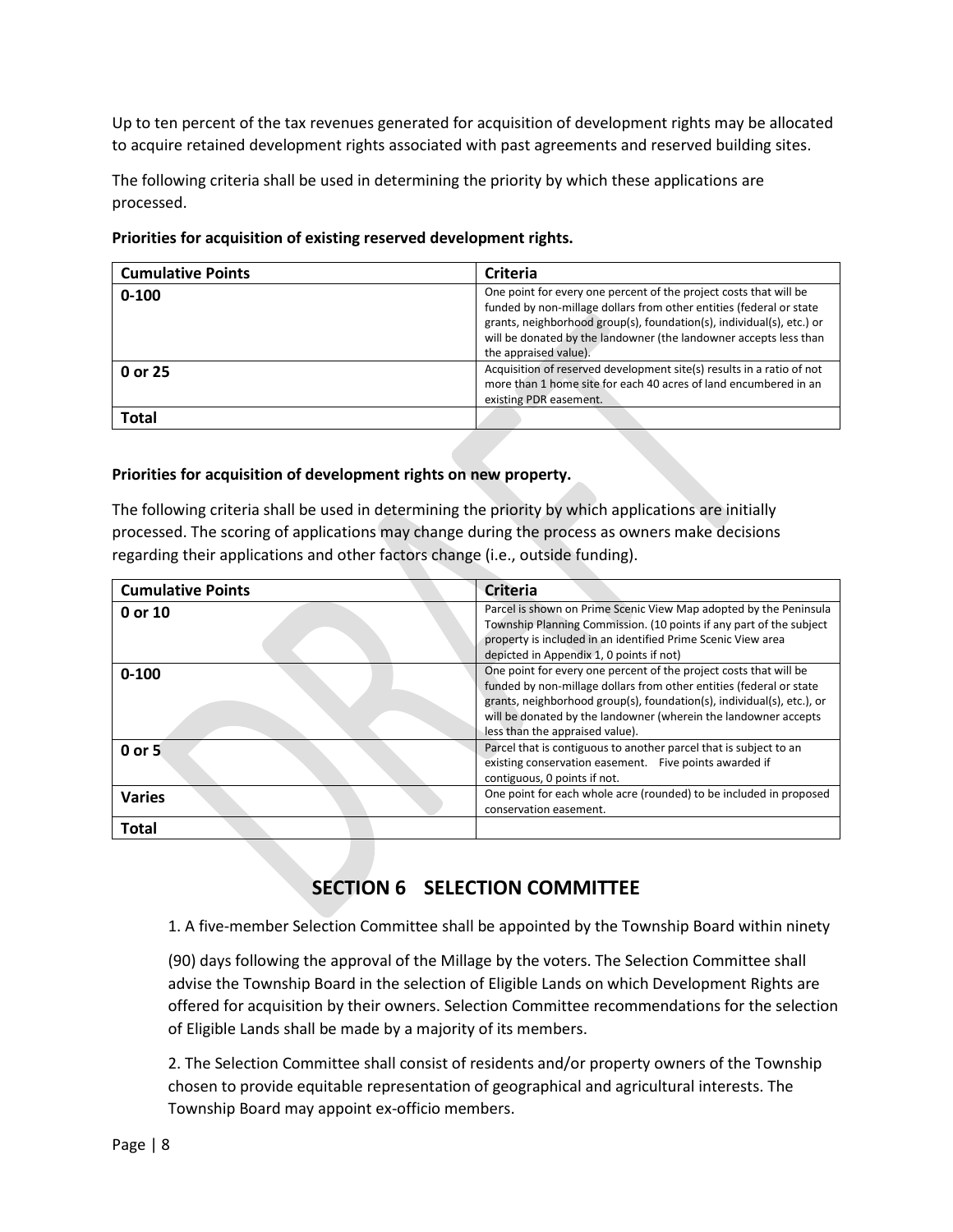3. The Selection Committee may consult experts as it may desire and the Township Board may appropriate funds for that purpose.

4. Members shall serve three-year terms, except that the initial term of two members shall be two years and terms of three members shall be three years. Members may be removed by the Township Board for good cause as determined by the Township Board. Members shall not be compensated for their services but shall be reimbursed for expenses actually incurred in the performance of their duties. Members may be reappointed to successive terms but the Selection Committee shall be terminated when the proceeds of the Millage vote have been spent.

5. No member shall vote on the selection of parcels in which they or any immediate family member has a direct or indirect interest, or on any parcels that are contiguous to property in which they or any immediate family member has a direct or indirect interest.

# **SECTION 7 SELECTION PROCESS**

Beginning in the first year following the Millage election and continuing until all proceeds of the Millage election have been expended, the Township Board shall request that the Selection Committee conduct a property selection process (herein called "Selection Round"), that is initiated by creating an application period. The selection process will generally take place as follows:

- 1. The Township Board shall begin each Selection Round with an application period by giving notice on the Township website and publishing at least one notice in one newspaper of general circulation in Peninsula Township. The notice shall describe the general program eligibility requirements, application and general program procedures and shall be published fifteen (15) days prior to the opening of an application period.
- 2. A list of interested parties in the PDR program shall be kept by the Township Planner and Selection Committee. The parties shall be notified about Selection Rounds via email and a certified letter to the last address of record at least fifteen (15) days prior to the opening of an application period. Applicants of previous rounds that were unsuccessful shall also receive this notification. Previous applicants shall need to reapply if they wish to participate in the program.
- 3. Written applications by owners who desire to have their Development Rights purchased by the Township shall be submitted on forms provided by the Township. Applications must include all information needed to perform a preliminary ranking of the proposal and may require attachments and documentation.
- 4. Terms and conditions of a proposed sale may be discussed by the entire Selection Committee with Owners prior to the submission of written applications.
- 5. Upon closing of the application period, the Selection Committee shall review each application which has been received for completeness, program eligibility and validity of information including a title search.
- 6. The Selection Committee shall score each application as submitted. A ranked list of projects will be generated from highest to lowest scoring.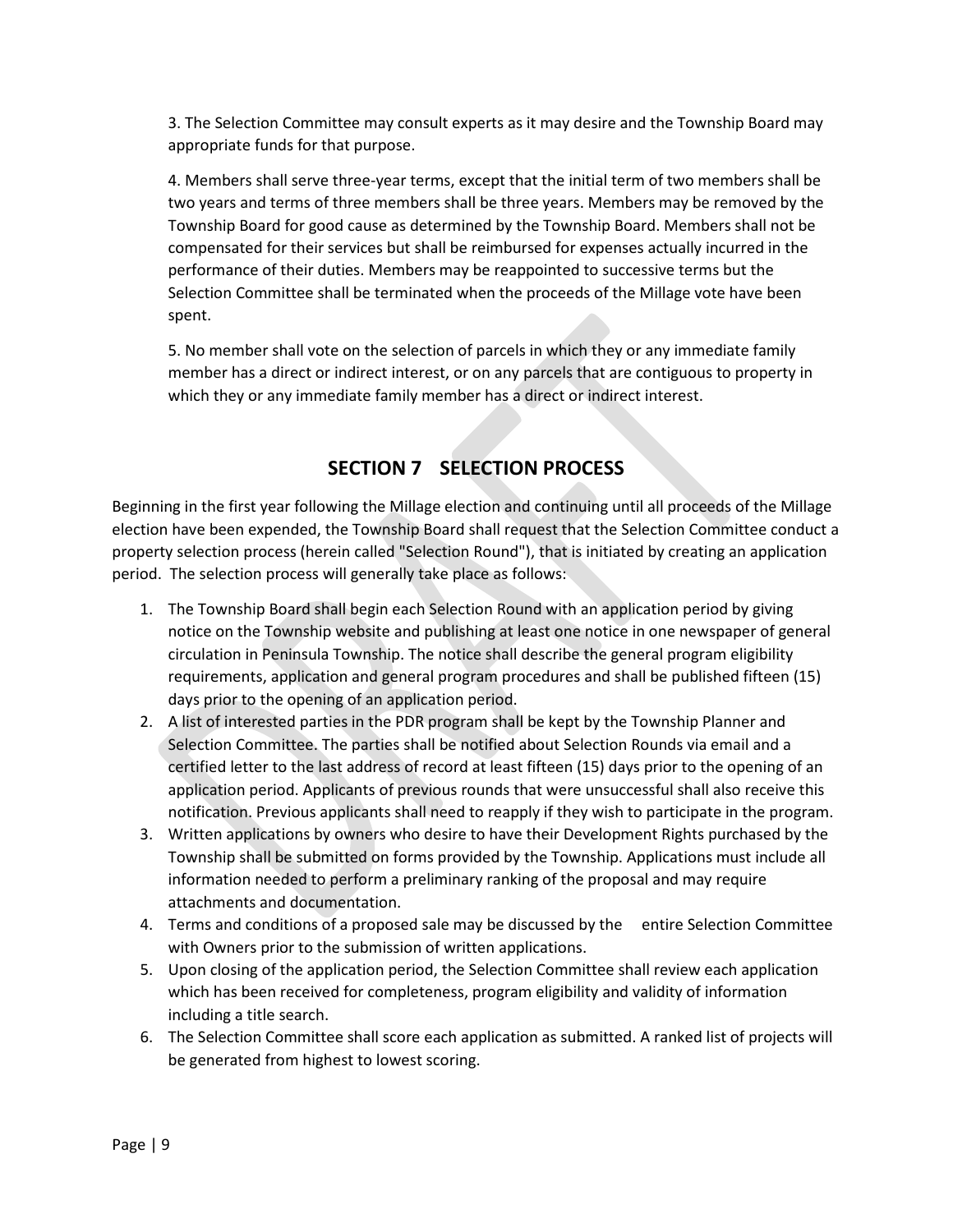- 7. Upon closing of each application period, the Selection Committee shall identify an initial group of projects to move forward with a Conservation Easement acquisition. The size of groups shall be determined by the Selection Committee.
- 8. For those highest-ranking applications, the Selection Committee or a designated professional shall negotiate the terms of each project with the land owner.
- 9. For those highest-ranking applications, the Selection Committee shall order an appraisal. A "before and after" appraisal shall be made to determine the Value of Development Rights. The appraisal shall determine the difference between the fair market value of the land without conservation easement and its fair market value as restricted by the conservation easement. The cost of this initial appraisal will be borne by Peninsula Township via the Purchase of Development Rights fund and included in the Purchase of Development Rights budgets.
- 10. Appraisals shall be in writing and shall be furnished to the respective owners for review. Errors of fact in any appraisal may be called to the attention of the appraiser by the Township or by Owners of the property appraised in writing, but corrections of the appraisal may be made only by the appraiser. If an Owner of property believes it has not been adequately appraised, such Owner may, and within the time allowed on the selection schedule have a review appraisal be made at the Owner's expense provided it meets the criteria and requirements as determined by the Selection Committee. The Selection Committee may use both appraisals to reach an agreement as to the appropriate value of the development rights.
- 11. All appraisals of properties with approved Special Use Permits (SUP) shall include a written review of the SUP and the section of the Zoning Ordinance that governs it as it applies to residential and allowed uses.
- 12. All appraisals shall be performed by an individual holding a Certified General Appraiser License from the State of Michigan, Department of Licensing and Regulatory Affairs and shall meet other criteria, requirements and qualifications as determined by the Selection Committee. The selected appraiser shall not have a property interest, personal interest or financial interest in Eligible Lands. The same appraiser shall conduct the before and after appraisals.
- 13. In each Selection Round the Development Rights on all Eligible Land shall be eligible for purchase. However, properties of higher priority (in accordance with the ranking system described in SECTION 5) shall be purchased with available funds before properties of lower priority are purchased, provided:

a. In the interest of protecting as much eligible land as possible, the Township Board may determine to buy only a portion of the development rights on a particular parcel if it is in the best interest of the program.

b. Should other ranking-related conditions change with one or more applications, the Selection Committee shall reprioritize and re-score applications accordingly, resulting in updated application ranking.

c. In the event that the ranking of applications results in an equal number of points between one or more applications (i.e., a tie), the Selection Committee shall determine the higher-ranking application(s) with an unbiased lottery (such as drawing assigned numbers from a container).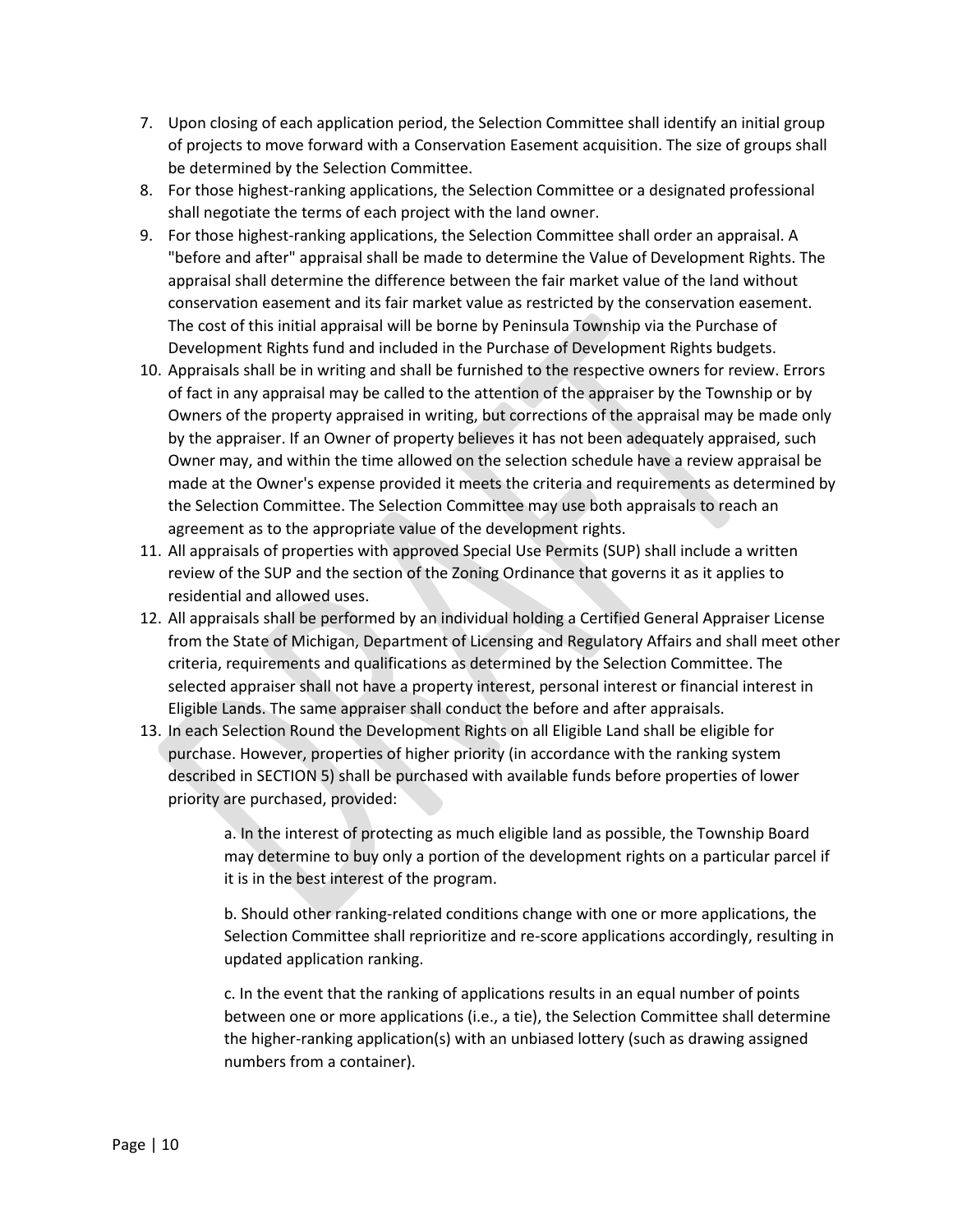d. For properties located within a Prime Scenic View as shown on the Map adopted and as may from time to time be amended by the Peninsula Township Planning Commission as part of the Township Master Plan, the Selection Committee shall request the Planning Commission to provide recommended building and/or vegetation restrictions as necessary to protect the scenic view.

14. If a property owner and Selection Committee cannot reach agreement on the acquisition, the application may be withdrawn for subsequent consideration.

15. Upon receiving the recommendations of the Selection Committee, the Township Board shall take final action to execute all closings.

16. The Selection Committee may receive and act on appeals of any factual nature by affected property owners, and any appeal may be reviewed by the Township Board.

### **SECTION 8 CLOSING, MONITORING & ENFORCEMENT**

#### **Closing Requirements:**

- 1. Evidence of clear title (no lien holder(s) or signature from lien holder(s) authorizing participation in the PDR program).
- 2. Survey of the property including any retained residential building envelopes prepared by a licensed surveyor.
- 3. Draft of negotiated conservation easement.
- 4. Legal review of all supporting documents.
- 5. Township Board approval of the conservation easement.
- 6. Execution of the conservation easement and the baseline documentation by all parties.
- 7. Recording of the conservation easement by the Register of Deeds.

#### **Monitoring:**

1. A conservation easement data base shall be established and maintained in the Planning and Zoning Departments listing all parcels subject to donated or purchased conservation easements.

2. The party engaged by the Township for monitoring shall conduct annual site visits of all conservation easements held by the Township. Findings for all properties shall be recorded in the conservation easement data base.

3. Any conveyance of property with a conservation easement shall have the conservation easement registered upon the subsequent deed.

#### **Enforcement:**

1. The Township Board shall enforce the terms of all conservation easements held by the Township.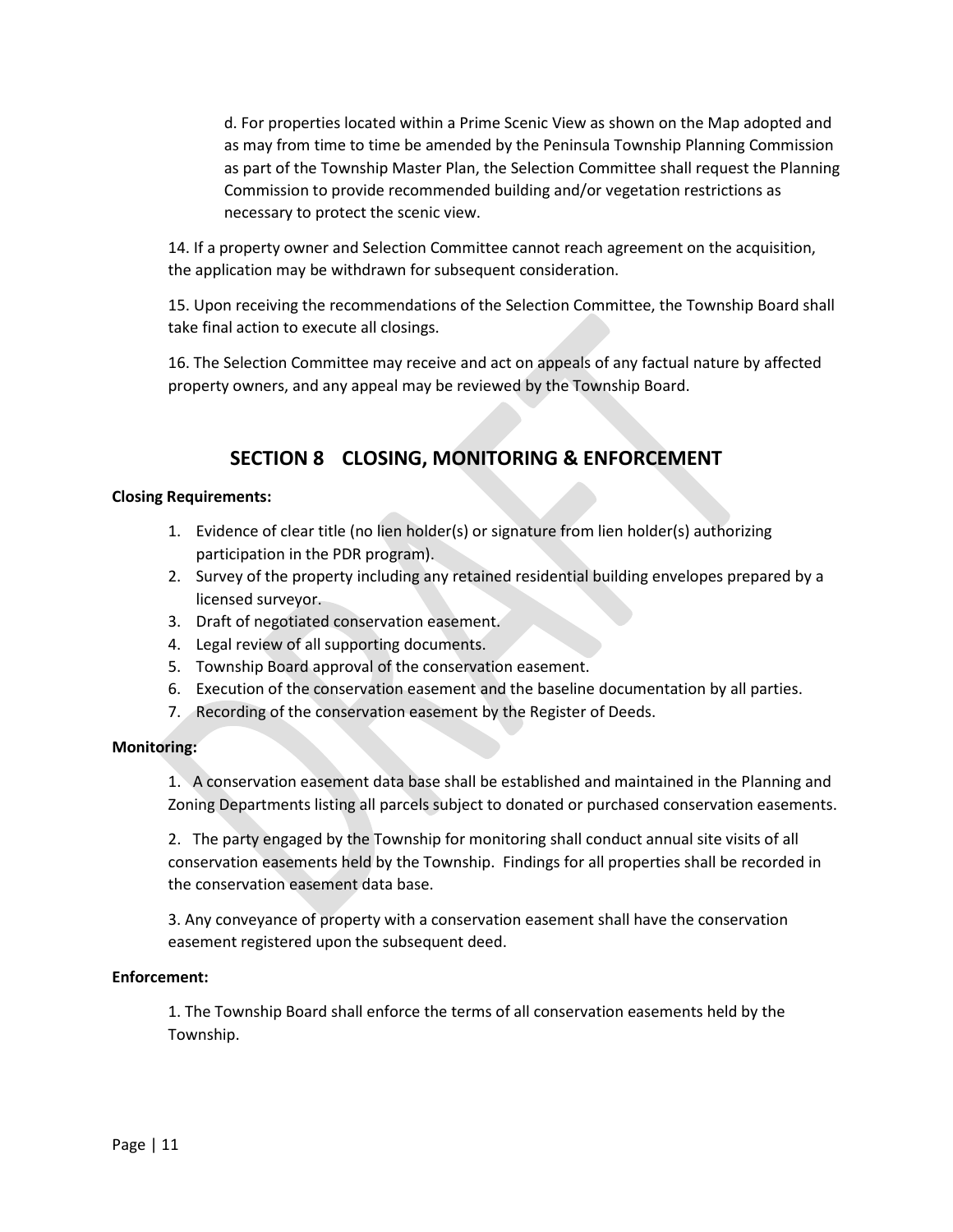2. Enforcement of violations shall include but are not limited to the removal of non-compliant structures, termination of occupancy of structures and removal of adaptations of structures that are not permitted under the conservation easement.

3. A fee schedule for violations shall be established and adopted by the Township Board within ninety (90) days of passage of this ordinance.

# **SECTION 9 DURATION OF ACQUIRED INTERESTS AND RELINQUISHMENT OF ANY INTERESTS**

Development Rights acquired pursuant to this Ordinance shall be held in trust by the Township for the benefit of its citizens in perpetuity, subject to the following:

The Conservation Easement may be extinguished only by an unexpected change in condition which causes it to be impossible to fulfill the conservation purposes as described in the conservation easement, or by exercise of eminent domain.

a) Unexpected Change in Conditions. If subsequent circumstances render the purposes of this Conservation Easement impossible to fulfill, then this Conservation Easement may be partially or entirely terminated. The Township Board shall submit to the voters of the Township a proposition to approve the disposition of such interest. If a majority vote approves such proposition, the extinguishment must go through judicial proceedings. The Township will then be entitled to compensation in accordance with the provisions of the Internal Revenue Code Treasury Regulations Section 1.170A-14(g) (6) (ii). Notwithstanding the foregoing, the Owner and Township intend that the Conservation Easement not be subject to the legal doctrine of "changed conditions" that is applied to traditional servitudes.

**Eminent Domain**. If the property is taken, in whole or in part, by power of eminent domain, then the Township will be entitled to compensation as determined by the method set forth in Internal Revenue Code Treasury Regulations Section 1.170A-14(g)(6)(ii).

### **SECTION 10 AMENDMENT OF CONSERVATION EASEMENTS**

Because of the public trust that is inherently involved with the Purchase of Development Rights and the corresponding intent that all Conservation Easements endure in perpetuity, amendments of Conservation Easements can only be amended in compliance with strict standards. Procedures for the administration of the amendment process, including all fees, appraisals, and surveys, will be established and adopted by the Township Board within 90 days of the passage of this ordinance. An application for an amendment of a Conservation Easement and any amendment of the terms and conditions of a Conservation Easement shall proceed in accordance with the following provisions:

1. **Application.** An application for amending a recorded Conservation Easement shall be made to the Township Clerk on a form approved by the Township Clerk, along with a non-refundable fee as determined by the Township Board by resolution.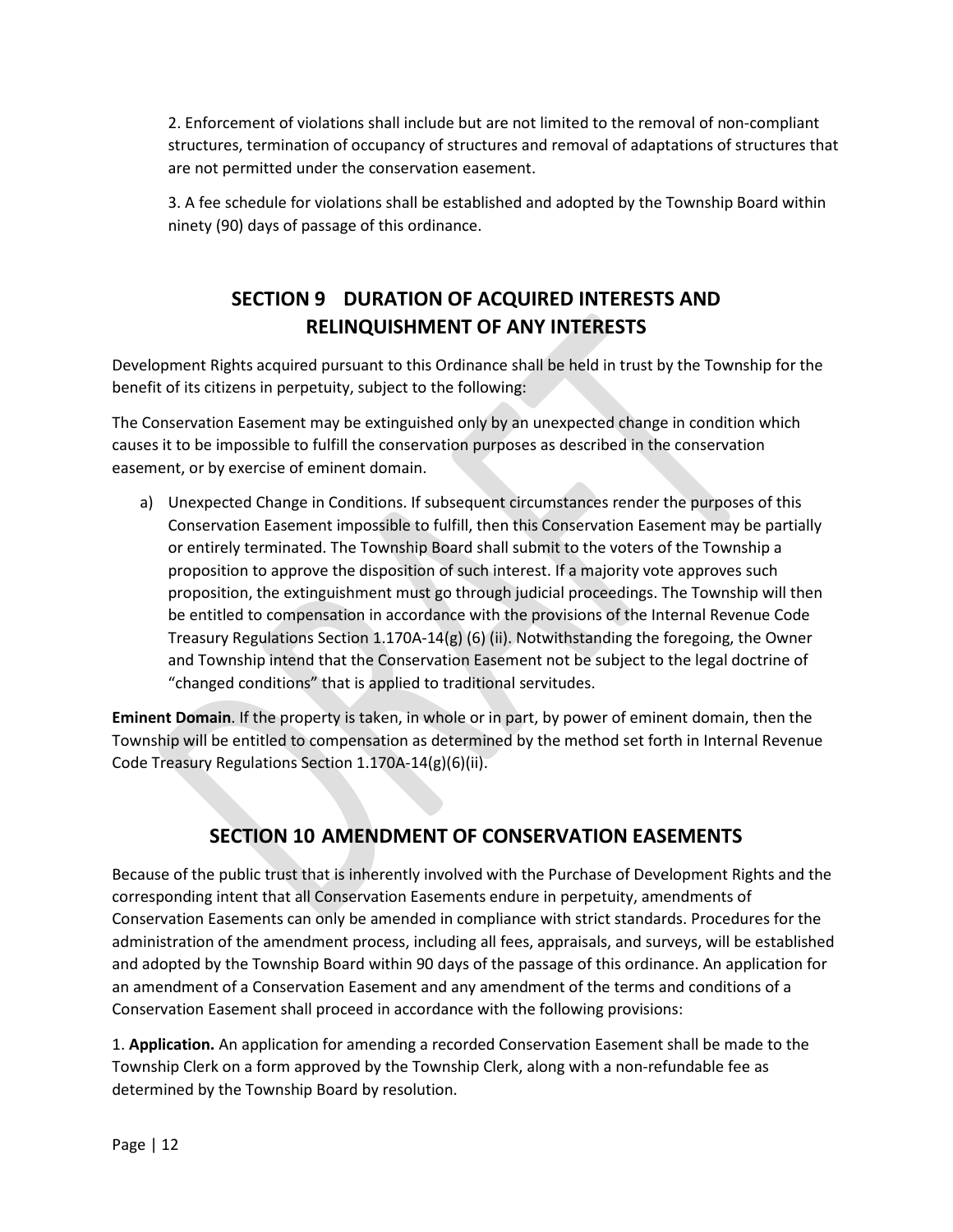#### 2. **Application Costs.**

a. Neither the Township general fund nor the PDR fund shall be responsible for any expense incident to the request for amendment.

b. All costs associated with the requested amendment, including but not limited to appraisals, attorney fees, public hearings, and publication fees, shall be paid by the applicant, unless the Township is the applicant.

c. Prior to undertaking any direct expenses related to the request, the Township Board shall require a deposit to cover the estimated costs associated with consideration of the request. All unexpended funds shall be returned to the applicant.

3. **Review.** The proposed amendment shall receive legal review for applicable laws, rules, and regulations as well as for compliance with current Land Trust Standards and Practices, and amendment principles published by The Land Trust Alliance.

4. **Public Hearing.** The Township Board shall hold a public hearing prior to consideration of an amendment to a Conservation Easement. The notice shall meet the same time requirements as a notice for a Planning Commission public hearing for a Zoning Ordinance amendment.

5. **Notice.** All property owners within 1,320 feet of the property shall be given written notice of the application for amendment of an existing Conservation Easement. The notice shall include the existing and proposed conditions. It shall also state where the public hearing will be held and where the application can be viewed. The notice shall also include the legal description and the street address of the parcel to allow the public to locate the property.

6. **Standards.** An amendment to a Conservation Easement shall only be granted by the Township Board if the amendment satisfies all of the following principles.

a. **Principles.** The amendment:

(i) Serves the public interest and is consistent with the Conservation Easement program as described in the Findings and Declaration of Purpose in the Ordinance.

(ii) Complies with all applicable laws, rules and regulations.

- (iii) Does not result in private inurement or confer impermissible private benefit.
- (iv) Is consistent with the original easement's intent and conservation purposes.
- (v) Is consistent with the intent of the grantor and any direct funding source.

(vi) Has a net beneficial or neutral effect on the conservation values protected by the original easement.

b. **Examples.** The following list is meant to be examples of actions that may be appropriate outcomes of a proposed amendment.

(i) The amendment decreases the number of future dwelling units.

(ii) The amendment decreases the probability of parcel fragmentation.

Page | 13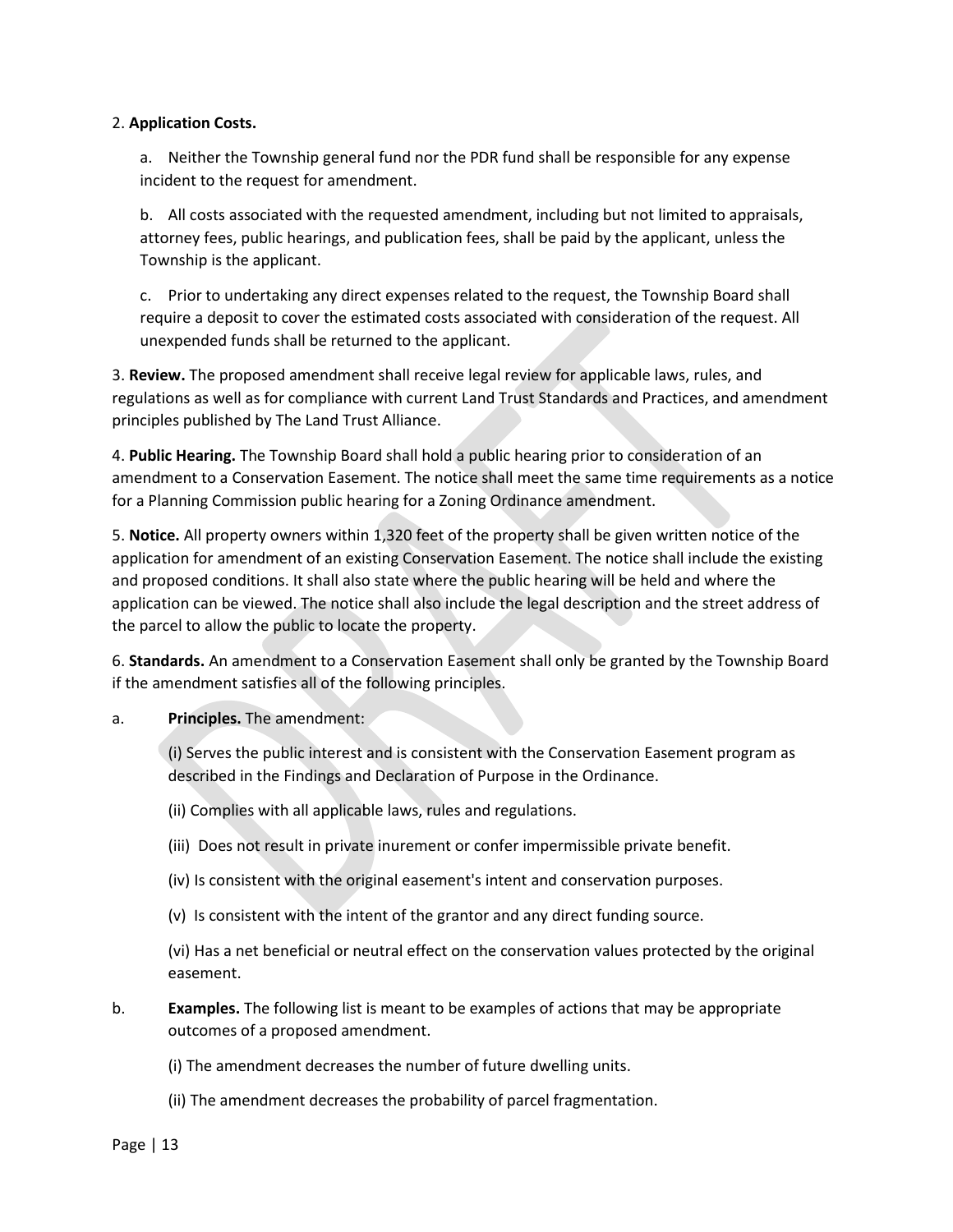(iii) The amendment results in a scattering of residences less than prior to the amendment.

(iv) The amendment decreases the amount of driveway across prime and unique agricultural land necessary to access dwellings.

(v) The amendment increases the net amount or quality of productive agricultural land as a result of the amendment.

(vi) The amendment results in no new buildings located in identified scenic views.

The Township Board shall make written findings of fact as to the foregoing conditions and standards.

7. **Appraisal of Changes in Value.** Prior to a final decision on a proposed amendment to a recorded Conservation Easement, the Township shall obtain at the applicant's expense, an appraisal of the property to determine if the value of the retained development rights is increased as a result of the amendment. The appraiser shall meet the same criteria as described in Section 7 above. If the appraisal indicates that the value of the retained development rights is increased as a result of the proposed amendment, the property owner shall pay to the Township Purchase of Development Rights Fund an amount equal to the amount of the increase in the event the amendment is approved.

8. **Publication.** The Township Board shall publish its decision to amend a Conservation Easement in the same manner as an amendment to the Township Zoning Ordinance.

9. **Referendum.** A decision by the Township Board to amend a Conservation Easement shall be subject to a referendum with the same standards and procedures for a referendum on a Zoning Ordinance amendment. A petition for referendum shall state any action until the decision has been approved by the voters.

10. **Recording.** All approved amendments that are no longer subject to referendum shall be recorded at the Grand Traverse County Register of Deeds Office along with written findings of fact which explain the reasons for the amendment.

### **SECTION 11 TRANSFER OF DEVELOPMENT RIGHTS**

The transfer of development rights onto a property encumbered by a conservation easement held by the Township is not allowed.

### **SECTION 12 RELATED COSTS**

The costs of appraisal, engineering, surveying, planning, financial, legal and other services lawfully incurred incident to the acquisition of interests in Eligible Lands by the Township, and for monitoring and legal defense of the Purchase of Development Rights program shall be paid from the proceeds of the Purchase of Development Rights Millage. The Township General Fund nor the Purchase of Development Rights Fund shall be responsible for expenses incurred by the Owner incident to this transaction.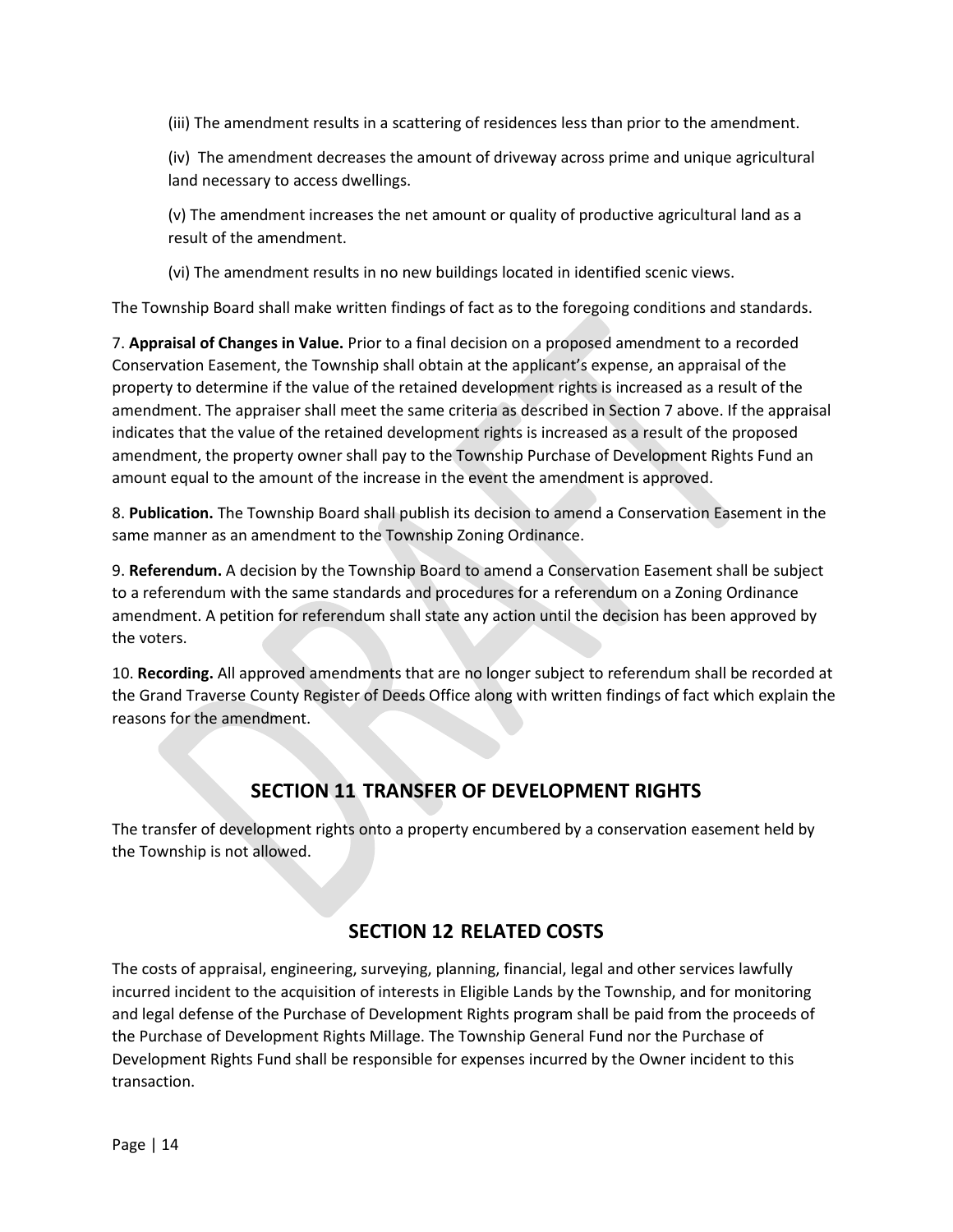### **SECTION 13 SUPPLEMENTAL FUNDS**

Supplemental or matching funds from other Governmental Agencies or private sources may become available to pay a portion of the cost of acquiring Development Rights, or some lesser interest in Eligible Lands or to supplement or enlarge such acquisition. The Township Board is hereby authorized to utilize such funds to purchase interests in Eligible Lands or to otherwise supplement the proceeds of the Millage in the manner provided by this Ordinance and in accordance with the applicable laws or terms governing such grant.

### **SECTION 14 PURCHASE OF DEVELOPMENT RIGHTS FUND**

#### **A. PURCHASE OF DEVELOPMENT RIGHTS ENFORCEMENT ACCOUNT**

The Township Board shall establish and maintain a Purchase of Development Rights Enforcement Account (herein "Enforcement Account") in an amount of not less than two hundred and fifty thousand dollars (\$250,000), from excess millage revenue to be used solely for enforcement expenses, including initial follow-up with the landowner, review and inspection of remedial measures, and legal, engineering and other professional services. Money in such Enforcement Account may be temporarily deposited in such institutions or invested in such obligations as may be lawful for the investment of Township money. The interest received from the deposit of such revenues shall be applied and used solely for the purposes set forth in this Section.

#### **B. PURCHASE OF DEVELOPMENT RIGHTS MONITORING ENDOWMENT**

The Township Board shall establish and maintain a Purchase of Development Rights Monitoring Endowment (herein "Monitoring Endowment"). Initial funds for the Monitoring Endowment shall come from excess millage revenue, after the initial years of excess millage revenue first supplement the Enforcement Account to the required balance of two hundred and fifty thousand dollars (\$250,000). Said excess millage contributions to the Monitoring Endowment will stop when the balance reaches two and a half million dollars (\$2,500,000), after which earnings will accrue to achieve a minimum target balance of four million dollars (\$4,000,000) with a cap of four and a half million dollars (4,500,000). Funds generated by the endowment that exceed four and a half million dollars (\$4,500,000) balance will go initially to replenishing any diminished balance below two hundred and fifty thousand dollars (\$250,000) in the Enforcement Account and thereafter to funding future purchases. The Township Board is authorized to index these amounts in the future as necessary. During the life of the millage, millage funds shall be used for all monitoring expenses, including contracting for monitoring and any incidental expenses for monitoring conservation easements held by the Township. Upon the sunset of the millage, proceeds from the Monitoring Endowment shall be used solely for the purposes set forth in this Section.

#### **C. PURCHASE OF DEVELOPMENT RIGHTS OPERATIONAL ACCOUNTS**

Three separate accounts shall be established to manage millage revenue, bond proceeds and operational expenditures. These accounts shall be: